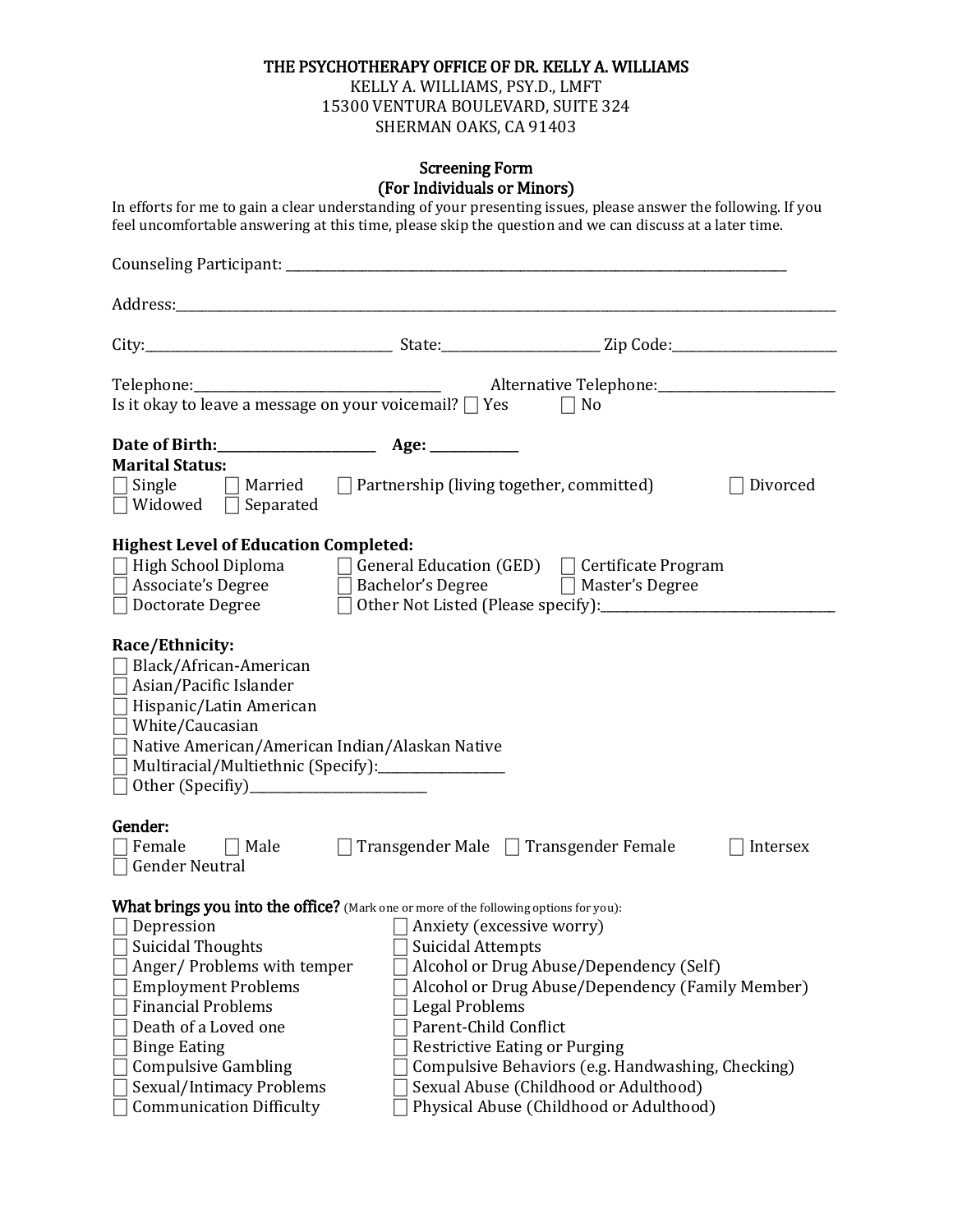#### THE PSYCHOTHERAPY OFFICE OF DR. KELLY A. WILLIAMS

KELLY A. WILLIAMS, PSY.D., LMFT 15300 VENTURA BOULEVARD, SUITE 324 SHERMAN OAKS, CA 91403

| Parenting<br><b>Marital Divorce</b><br>Hoarding/Unable to discard items        | <b>Marital Separation</b><br>Infidelity<br><b>Sibling Rivalry</b><br>Other and the state of the state of the state of the state of the state of the state of the state of the state of the state of the state of the state of the state of the state of the state of the state of the state of the |
|--------------------------------------------------------------------------------|----------------------------------------------------------------------------------------------------------------------------------------------------------------------------------------------------------------------------------------------------------------------------------------------------|
| Have you experienced any of the following in the past 7-14 days? (Please mark) |                                                                                                                                                                                                                                                                                                    |
| Moody or Crying more than usual $\Box$ Fatigue or low energy                   |                                                                                                                                                                                                                                                                                                    |
| Loss of interest in things                                                     | Poor concentration                                                                                                                                                                                                                                                                                 |
| People are out to get me                                                       | Thoughts that are disturbing                                                                                                                                                                                                                                                                       |
| Isolating from others                                                          | Hyperactive (excessive energy)                                                                                                                                                                                                                                                                     |
| Weight Gain                                                                    | <b>Sleep Problems</b>                                                                                                                                                                                                                                                                              |
| Weight Loss                                                                    | Difficulty falling asleep<br>Waking up in the middle of the night<br>Sleeping too much                                                                                                                                                                                                             |
| <b>MEDICAL HISTORY</b>                                                         |                                                                                                                                                                                                                                                                                                    |
| Asthma                                                                         | <b>Diabetes</b>                                                                                                                                                                                                                                                                                    |
| Epilepsy/Seizures                                                              | Stroke                                                                                                                                                                                                                                                                                             |
| Cancer                                                                         | <b>Heart Condition/Heart Attack</b>                                                                                                                                                                                                                                                                |
| Head Injuries                                                                  |                                                                                                                                                                                                                                                                                                    |
| <b>Other</b>                                                                   | Other and the contract of the contract of the contract of the contract of the contract of the contract of the                                                                                                                                                                                      |
| No Medical Problems                                                            |                                                                                                                                                                                                                                                                                                    |

# MENTAL HEALTH

Have you ever thought about committing suicide (killing yourself)?  $\Box$  Yes  $\Box$  No

> If yes, when was the last time you thought about committing suicide? Approximately? \_\_\_\_\_\_\_\_\_\_\_\_\_\_\_\_\_\_\_\_\_\_\_\_\_\_\_\_\_\_\_\_\_\_\_\_\_\_\_\_\_\_\_\_

Have you ever attempted suicide?  $\Box$  Yes  $\Box$  No

Have you ever thought about committing homicide (killing someone else)?  $\Box$  Yes  $\Box$  No

> If yes, when was the last time you thought about committing homicide? Approximately? \_\_\_\_\_\_\_\_\_\_\_\_\_\_\_\_\_\_\_\_\_\_\_\_\_\_\_\_\_\_\_\_\_\_\_\_\_\_\_\_\_\_\_\_\_

Have you ever attempted to kill someone? ⎕ Yes ⎕ No If yes, who? \_\_\_\_\_\_\_\_\_\_\_\_\_\_\_\_\_\_\_\_\_\_\_\_\_\_\_\_\_\_\_\_\_\_\_\_\_\_\_\_\_\_\_\_\_

Have you ever been convicted of a serious felony other than a traffic ticket? ⎕ Yes ⎕ No If yes what? \_\_\_\_\_\_\_\_\_\_\_\_\_\_\_\_\_\_\_\_\_\_\_\_\_\_\_\_\_\_\_\_\_\_\_\_\_\_\_\_\_\_\_\_\_